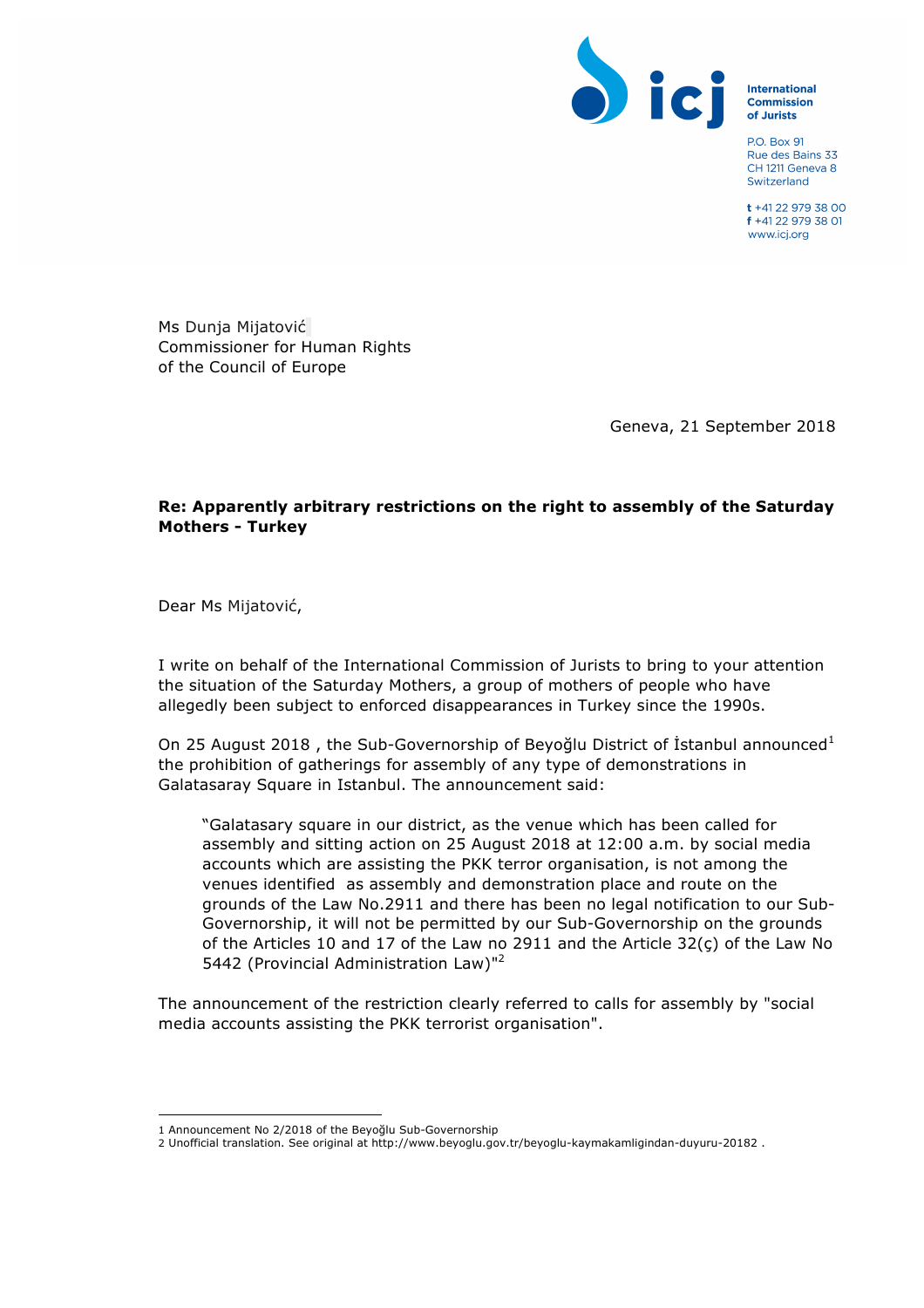The ICJ would like to draw your attention to the fact that the Saturday Mothers began its first sit-in at Galatasaray Square on 27 May 1995. $3$  Beginning in 1995, the Mothers sat in front of Galatasaray High School every Saturday at noon until 15 August 1998, when, in the 170th week of Galatasaray seating, they were subject to the excessive use of force by security forces which continued for seven months. On 13 March 1999, the Saturday Mothers announced that they would suspend their activities for an indefinite period of time due to the attacks by the Security forces. After 10 years, the Saturday Mothers resumed their sit-ins on 31 January 2009. These demonstrations continued regularly until the recent announcement by the Sub-Governorship of Beyoğlu District of İstanbul.

On the 700th week of their peaceful protests, the Saturday Mothers and their supporters congregated in Galatasaray Square at midday to once again raise awareness of the need for those responsible to be held accountable for the extrajudicial killings and enforced disappearances following their time in State custody in the 1990s.

Defying the ban, the Saturday Mothers announced on their twitter feed "under all circumstances we have held a vigil in this square for 699 weeks. We will be there again this week."<sup>4</sup>

On 25 August, the police used tear gas to stop the protest and arrested 47 people. All were released by Saturday evening.<sup>5</sup>

On 1 September, families came back again the Galasaray square. However, the Square had been closed by the security forces.

The Minister of Interior, Süleyman Soylu, on 27 August 2018 , during a training programme, made the following statement: "We did not grant permission for this event, we wanted this trickery and abuse to be stopped. What else should we have done? Should it be allowed that the motherhood should be abused by terrorist organisations or be used as a shield for the terrorist organisations? …." (unofficial translation).<sup>6</sup>

Furthermore, Ömer Çelik, Spokesperson of the Justice and Development party (AKP), on 29 August 2018, following the AKP Management Board meeting, declared in a public statement:

*"There is no contradiction between our stance on acceptance of these mothers by the then-Prime Minister (*referring to President Erdoğan who received and listened Saturday Mothers in 2011, note added*) and the latest police intervention. We respect all suffering of mothers concerning their children. Our doors are always open to them. However, according to our observations, this place has been turned into a platform grasped by terrorist organisations rather than being a platform representing the quest of mothers for justice. The* 

 

<sup>3</sup> Hasan Ocak's tortured body was found 58 days later in the Homeless Cemetery

<sup>4</sup> https://twitter.com/CmrtesiAnneleri (unofficial translation) 5 See video of the facts at https://www.youtube.com/watch?v=a2VrWvjN2kA and

https://www.youtube.com/watch?v=6V9\_AdWL4vA

<sup>6</sup> See original statement at https://www.icisleri.gov.tr/bakan-soylu-104-donem-kaymakamlik-kursu-acilis-programinakatildi).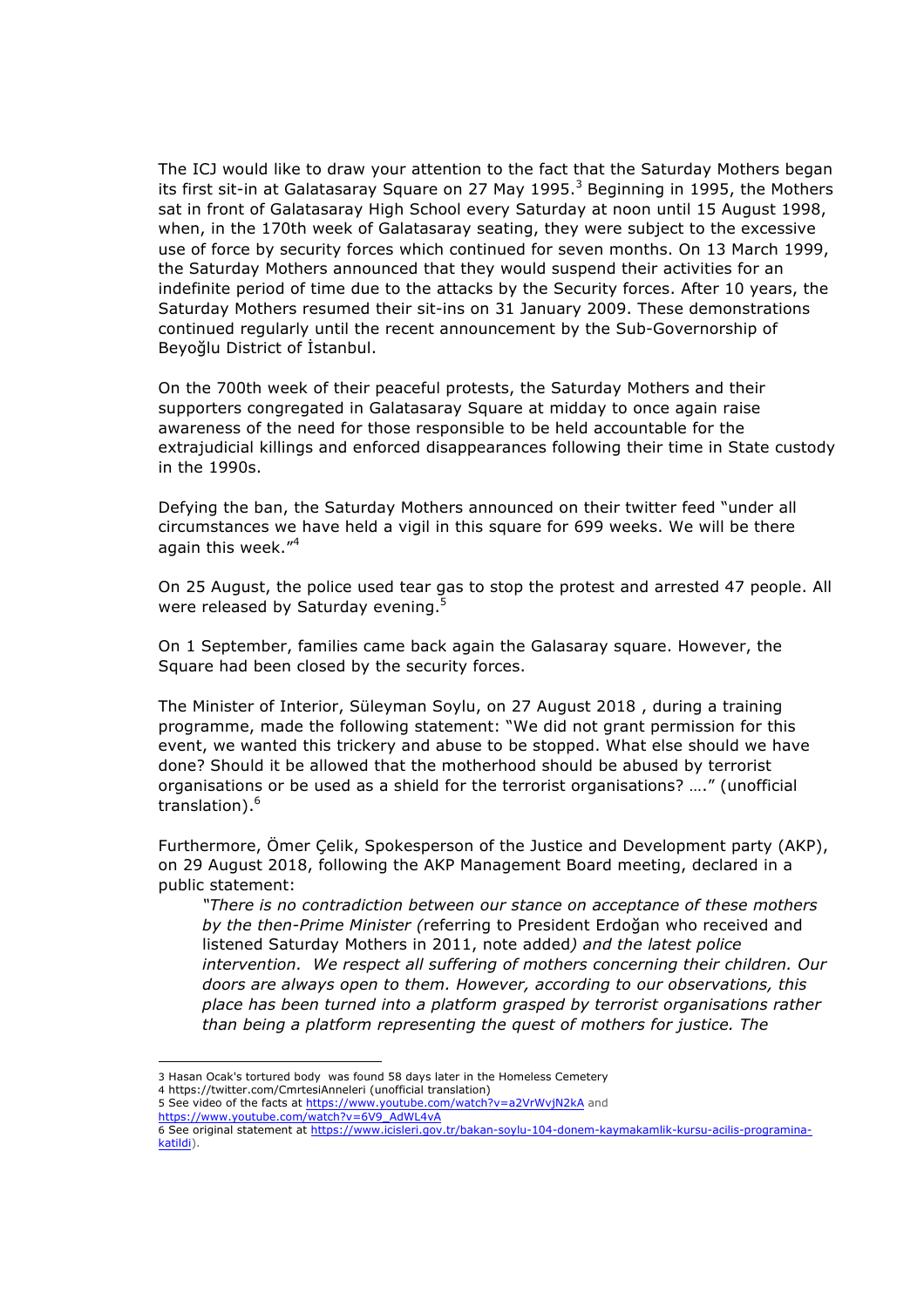*intervention is not against the mothers who lost their children. The intervention is against terrorist organisations. This area (referring to Galatasaray square) will never be used anymore for this sort of activity."<sup>7</sup>*

The ICJ considers this situation to be at odds with Turkey's obligations under international human rights law, in particular of the right to peaceful assembly under article 11 of the European Convention on Human Rights and article 21 of the International Covenant on Civil and Political Rights.

The ICJ recalls that the European Court of Human Rights has held that, even when a ban against demonstrations is in place, the right to freedom of assembly is not extinguished, and interference with it must be assessed according to standards of necessity and proportionality. In the case of *Oya Ataman v. Turkey,* followed by several repetitive cases, the Court held:

*39 ... an unlawful situation does not justify an infringement of freedom of assembly ... . In the instant case, however, notification would have enabled the authorities to take the necessary measures in order to minimise the disruption to traffic that the demonstration could have caused during rush hour. ...*

*41. However, there is no evidence to suggest that the group in question represented a danger to public order, apart from possibly disrupting traffic. There were at most fifty people, who wished to draw attention to a topical issue. ...*

*42. In the Court's view, where demonstrators do not engage in acts of violence it is important for the public authorities to show a certain degree of tolerance towards peaceful gatherings if the freedom of assembly guaranteed by Article 11 of the Convention is not to be deprived of all substance.*

*43. Accordingly, the Court considers that in the instant case the police's forceful intervention was disproportionate and was not necessary for the prevention of disorder within the meaning of the second paragraph of Article 11 of the Convention.*

Furthermore, the ICJ recalls the *Declaration of the Committee of Ministers on Council of Europe action to improve the protection of human rights defenders and promote their activities*, calling on Member States to

*i) create an environment conducive to the work of human rights defenders, enabling individuals, groups and associations to freely carry out activities, on a legal basis, consistent with international standards, to promote and strive for the protection of human rights and fundamental freedoms without any restrictions other than those authorised by the European Convention on Human Rights; (and)*

*vi) ensure that their legislation, in particular on freedom of association, peaceful assembly and expression, is in conformity with internationally recognised human rights standards and, where appropriate, seek advice from the Council of Europe in this respect;<sup>8</sup>*

 

<sup>7</sup> Unofficial translation. See https://www.evrensel.net/haber/360208/omer-celikten-cumartesi-anneleri-aciklamasi-o-alankullanilmayacak

<sup>8</sup> *Declaration of the Committee of Ministers on Council of Europe action to improve the protection of human rights defenders and promote their activities,* adopted by the Committee of Ministers on 6 February 2008 at the 1017th meeting of the Ministers' Deputies), article 2.